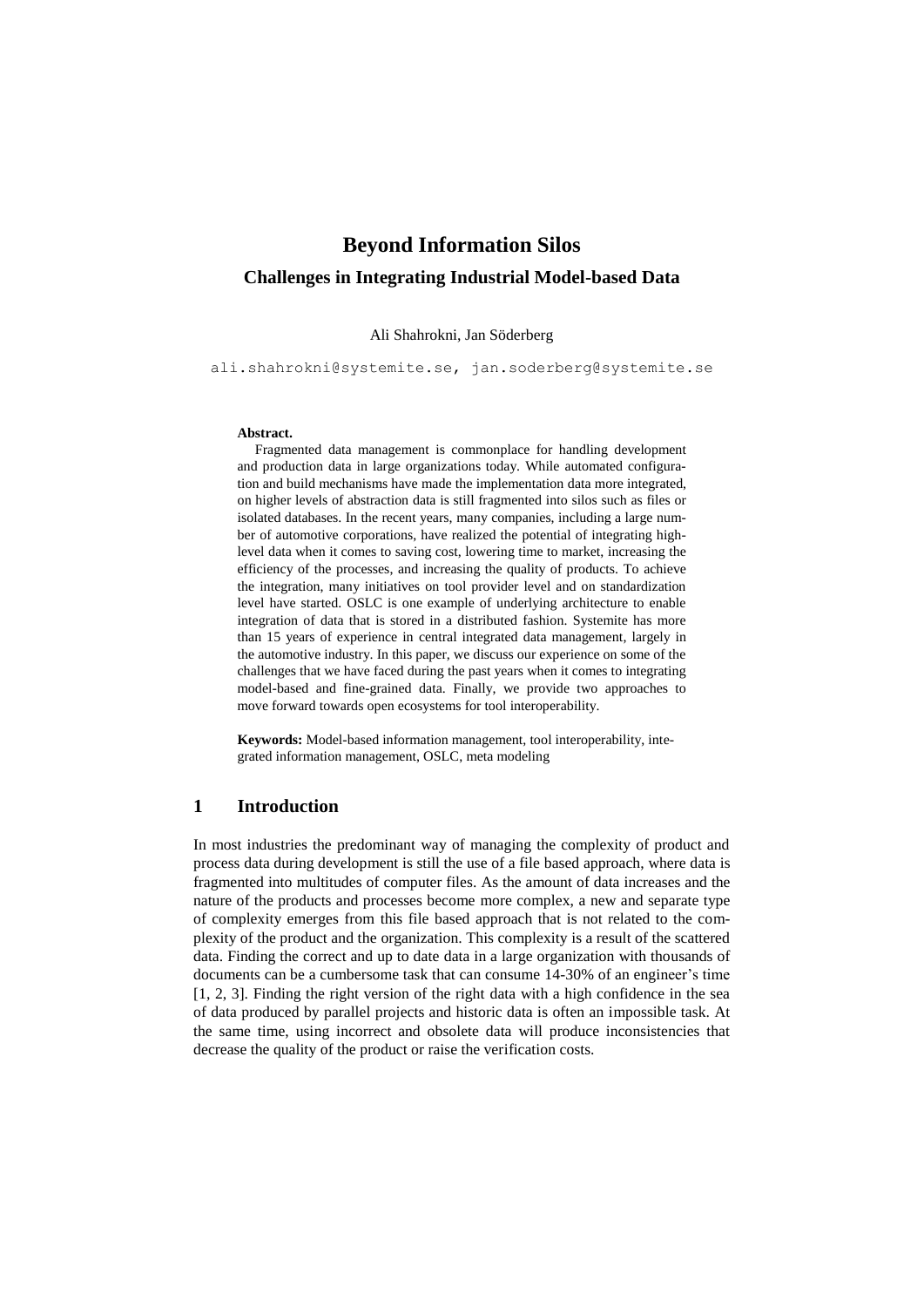As the products, processes, and development and manufacturing data becomes more complex, the cost of fragmenting data into files or other silos increases. This cost will rise as a result of difficulties to keep the data up to date in several files or several databases. At the same time organizations need to perform increasingly advanced analysis over the silo border, not the least as a result of external requirements such as safety standards or legal requirements. Another need from a process perspective is to have a realistic and correct view of the progress of large projects that is based on more reliable data than estimations. The need and the trend is clear that organizations are moving more towards generation of reports, analysis, visualization, and views of data instead of manually creating them.

An example that stresses the need for efficient data management is testing of large systems. The challenge here is that the results of several processes meet and touch in the testing activities; the test cases, the specifications that are used as references for the test cases, the artifacts comprising the System Under Test, the test environment and equipment to mention the most important. The realization of individual artifacts is typically uncorrelated, on the scale of time relevant for testing activities: new artifacts arrive every day, requirements and test cases constantly change, and regression tests have to be performed daily. The rate of change means that formal waterfall, baseline based configuration management is not effective nor efficient, since there will be many changes included within each iteration, between each formal baseline. This rate of change means that the test data representing the developed system will change frequently. This also means that defining configurations based on labels and performing check-out, check-in, and merge operations required for file based configuration management is not adequate.

These are just a few of the challenges that organizations are facing and all of these challenges point to the need for traversing the data not only inside one information silo, but over the borders of the silos (tools, files, databases). Therefore, there are many industrial initiatives to facilitate the interoperability between tools. The  $CRYSTAL$  project<sup>1</sup> is one of these initiatives. Crystal aims at standardizing interoperability between tools and integration of product and process information relying on the architecture of Open Services for Lifecycle Collaboration  $(OSLC)^2$ . OSLC is an open community that exists to define specifications and mechanisms to integrate disjoint tools and workflows. The purpose of the integration is to save time and money through integrating data in different tools with the aim to keep the data more consistent and transparent over the borders of different tools. The underlying mechanism in OSLC is inspired by the web architecture in the sense that it is distributed and link based.

Systemite is a company with more than 15 years of experience in integrated data management. The company has an extensive experience in managing development data in the embedded and especially the automotive industry. Systemite provides a product called SystemWeaver is a model-based data management tool where all data that is stored or linked exists in a context and is integrated with its surrounding. The

 $\overline{a}$ 

<sup>1</sup> http://www.crystal-artemis.eu/

 $\overline{2}$ http://open-services.net/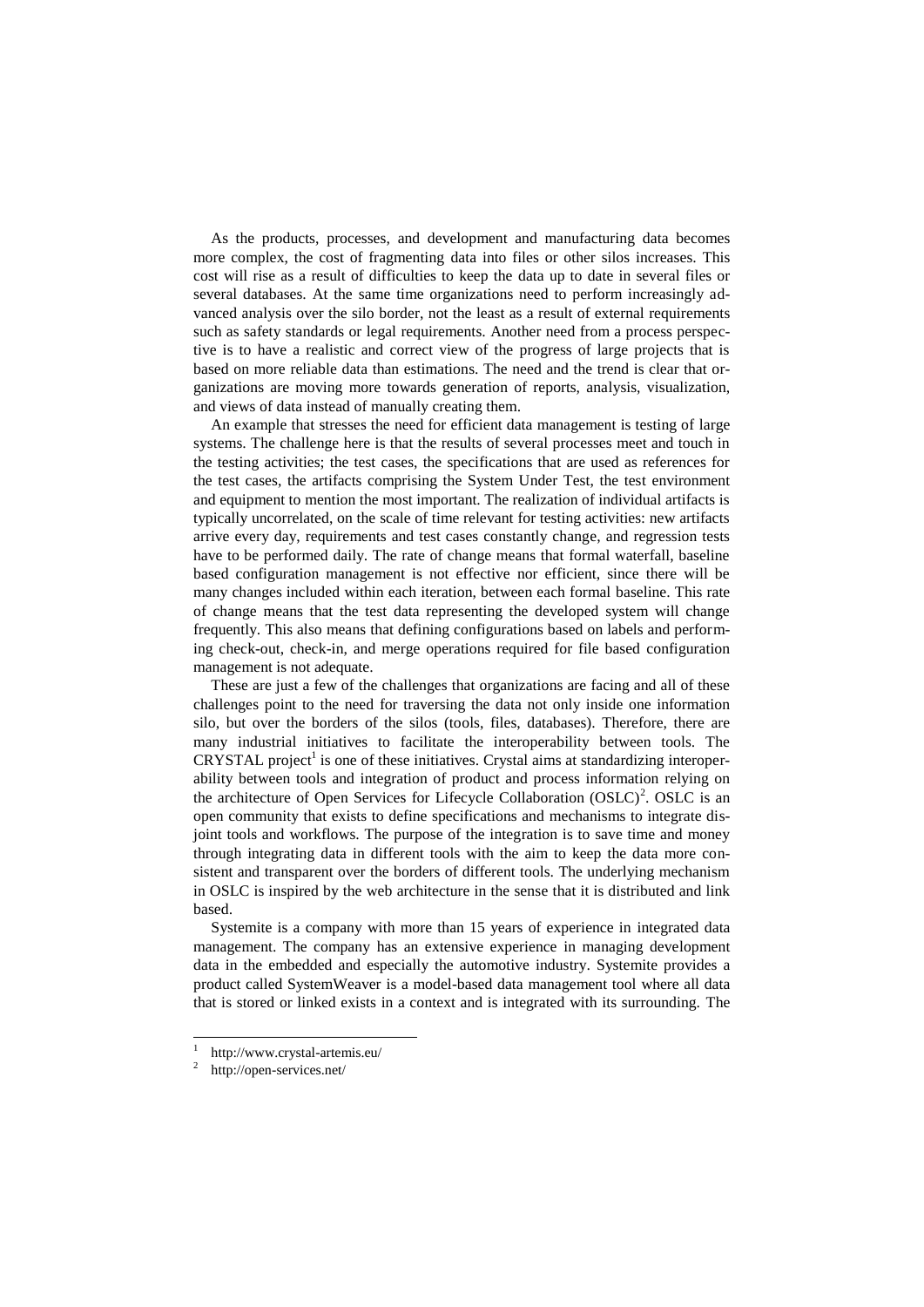cornerstone and basic philosophy of SystemWeaver is to keep data integrated, traceable, and consistent while it provides a real-time and high performance platform for engineers and developers to enter and view data in its context in contrast to fragmenting data in different databases based on the type of data (for instance requirements and tests). At the same time the collaborative, high performance and scalability aspect are essential parts of the SystemWeaver platform. In our opinion, neglecting any of these aspects renders an industrial solution a liability rather than a resource as the quantity and complexity of data and organizations increase.

As the industry moves towards more integrated strategies for data management, we want to discuss some of the challenges in the area of data and share our experience on some of the obstacles that the industry needs to overcome to unleash more of the potentials of integrated data management.

# **2 Structured Data Management**

The idea to manage system and product models in structured databases is not new. In the early 80's there were the CASE tools that relied on a centralized data dictionary or database server to manage and give access to the model data, which was typically developed according to some structured analysis and design methodology. (Example: Teamwork3). These tools were typically expensive and required the use of networked so called workstations, the high spec computers of the time. The high cost limited the use of the tools to specific, high margin industries such as military or aerospace. The arrival of PCs that offered low cost computing power coincided with the development of object oriented (OO) methods and tools such as Rational ROSE4. Frameworks of the 90s that relied on centralized data dictionaries, like the AD/Cycle of IBM or the open standard PCTE5 (Portable Common Tools Environment) were never used widely and were all ousted by the new object oriented tools running on the inexpensive PCs. A common feature of most of this type of tools, apart from being OO, was that they relied on storing and managing the model in computer files. This made the tools accessible when used in small projects, but the use of computer files also introduces the complications described in this paper. Throughout this period software development has remained a file based affair. Even modern ALM (Application Lifecycle Management) solutions manage the program source code as computer files, although information like change requests and configurations are managed with a database approach.

A common industrial method to deal with complexity is to minimize dependencies and interactions between subsystems, so that these can be largely developed independently. This practice of development on the sub system level leads to problems like sub-optimization, since analysis on the system level becomes difficult when all data is hidden on the sub system level. Any changes that need to break the subsystem barrier also tend to be very difficult to handle, calling for negotiation between sepa-

l

<sup>&</sup>lt;sup>3</sup> Keysight Technologies

<sup>4</sup> IBM

<sup>5</sup> ISO/IEC 13719-1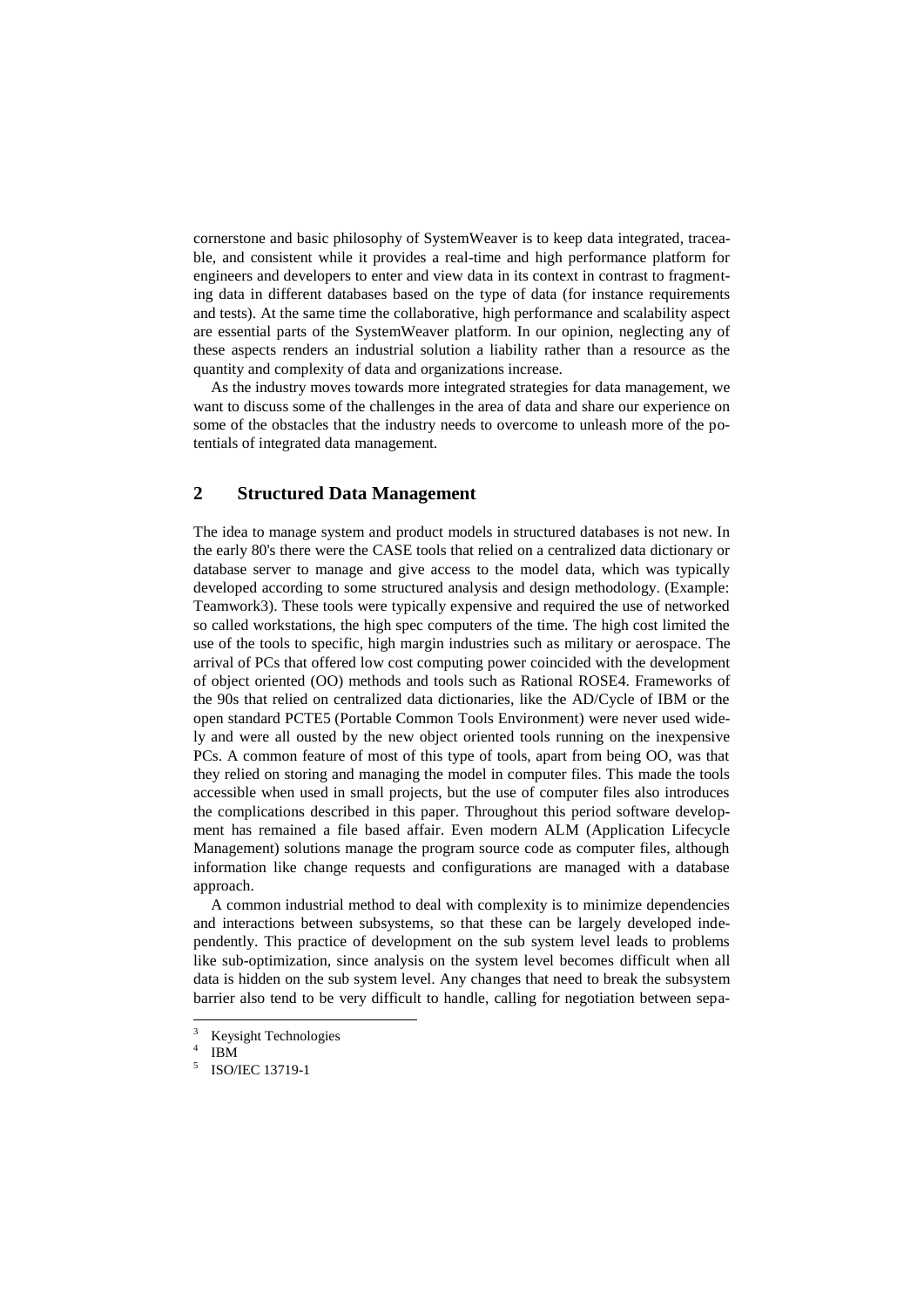rate development teams. Integration is not done until the subsystems have been developed, leading to late discovery of integration problems.

A special characteristic of configuration management of software is that the focus of the system generation (build) process is to compile and link single executables. It is indeed possible to extend the generation process to higher levels to collections of executables. However, since these higher level configurations do not have any specific semantics, from the perspective of the single executable and its software, they are rarely, if ever, used. Even when the development is according to concepts that support system level description and composability aspects, like  $\text{AUTOSAR}^6$ , the detailed development is today done on the subsystem (Electronic Control Unit) level. A reason for this is the lack of tool support for collaboration, configuration management and integration of data on the system level. Data is instead managed in multitudes of computer files, according to state-of-the-art software development practice. Another reason for the late integration is that the organizations responsible for the development of systems (and subsystems) are themselves organized in a way similar to the structure of the fragmented data. If you organize your system according to the technology required for the different parts, you probably have a development organization made up in the same way. This can even mean that there is actually no one in the organization responsible for the system level aspects. If the development of the subsystems is done by separate corporations, which is common in the automotive world, this situation gets even more accentuated.

# **3 Fragmented Data Management**

According to our experience, file based data management is by far the most common way of handling data in the industry. This also applies to industries such as automotive that are more mature in data management. One reason for the spread of the file based approach is that many development tools still store their data in files, and the scale of individual development activities is small enough to be carried out in the traditional approach. However, the growing scale of systems like automotive electric/electronic systems combined with tight schedules in large development projects, and the need for integration and collaboration between different development activities has made the traditional approaches less feasible.

In traditional file based development individual artifacts are defined in separate files. File based versioning can keep track of changes and versions of such files, while also offering basic configuration support, usually using some label mechanism, where different files in a configuration are tagged with a label representing the configuration. A limitation with this approach is that the actual system configuration has to be built outside the versioning system, using some build script/mechanism, like the traditional 'make' command for software. This approach works well for development of software where an individual developer can develop a module of the software contained in a file, for a period of hours or days. For a complex system, or system-of-

 $\overline{a}$ 

<sup>6</sup> http://www.autosar.org/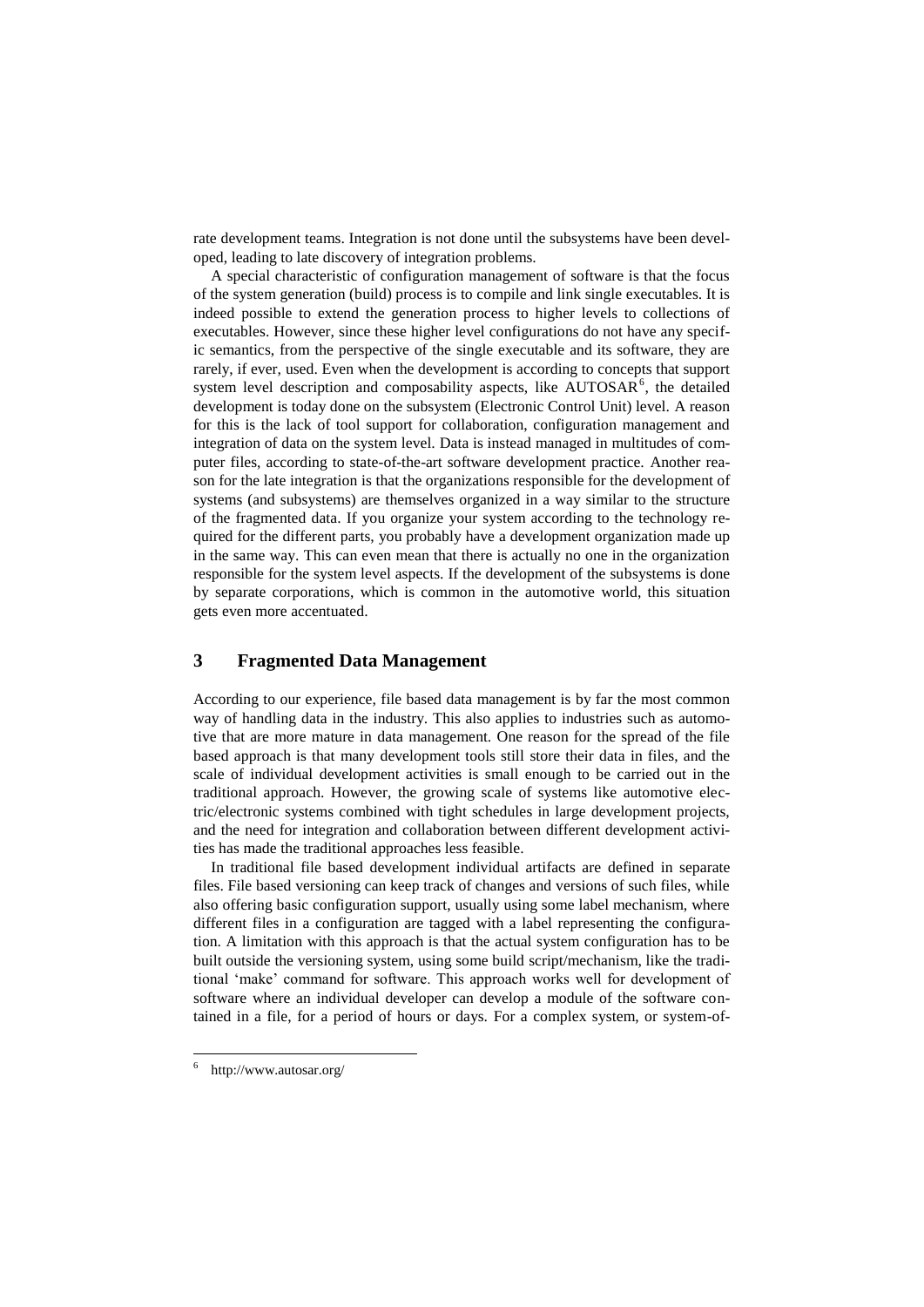system context, this level of granularity and level of collaboration becomes a bottleneck.

Many companies use tools for managing specific types of data such as requirements, tests, designs, or change requests. These tools are another source of fragmentation as they operate under the paradigm of information silos. Information silos have no or limited connection to their surrounding and are not aware of their organizational context. We call this approach silo-based information management tools. The data in these tools is stored on a finer granularity level than a file, which enables configuration and version management on a more detailed level than a file. Organizations use these tools increasingly to manage their data.

# **4 Integrated Data Management**

As systems and systems of systems become larger and more complex, organizations realize the significance and difficulty of keeping data consistent. Data is produced and developed in teams that are spread geographically, and work across different disciplines and domains. These teams still need to have a shared understanding of the product and the organization. At the same time the data changes increasingly rapidly. In this reality, duplicating data creates inconsistencies unless advanced mechanisms are put in place to keep all copies of the data in sync. Also, data does not exist in isolation. Much of the value of the data comes from its context and how it is connected to other data. Hence, linking data sources instead of copying them is a natural solution, and there are clear trends, for instance the OSLC initiative, suggesting that industrial tool vendors are moving in this direction. IBM's Jazz platform and PTC Integrity are examples of this trend.

A few of the advantages of contextual and longitudinal traceability of data is to:

- trace the data back to the rationale and why it was created. This is important to assess the validity of data in a new context,
- see how a component, product, or process has changed over time. Organizing historic data is not only important in order to improve the future work, but it is in many cases valid since that data describes products that are still operating and being used in the market,
- see how a component is connected in a specific context,
- analyze the different uses of a component in different products,
- analyze the impact of the change to a component or requirements or any data in the whole organization

On a higher abstraction level one common solution to hold the data together and linked is to use a Product Lifecycle Management (PLM) approach where data is managed in a coherent framework. In this approach the actual system configuration, for example as defined by requirements, test cases and test results, is explicit in the PLM system, with no need for a separate build process like the one used in software configuration management. This means that data produced by test activities can update the configuration in real time, by direct access to the representation of the developed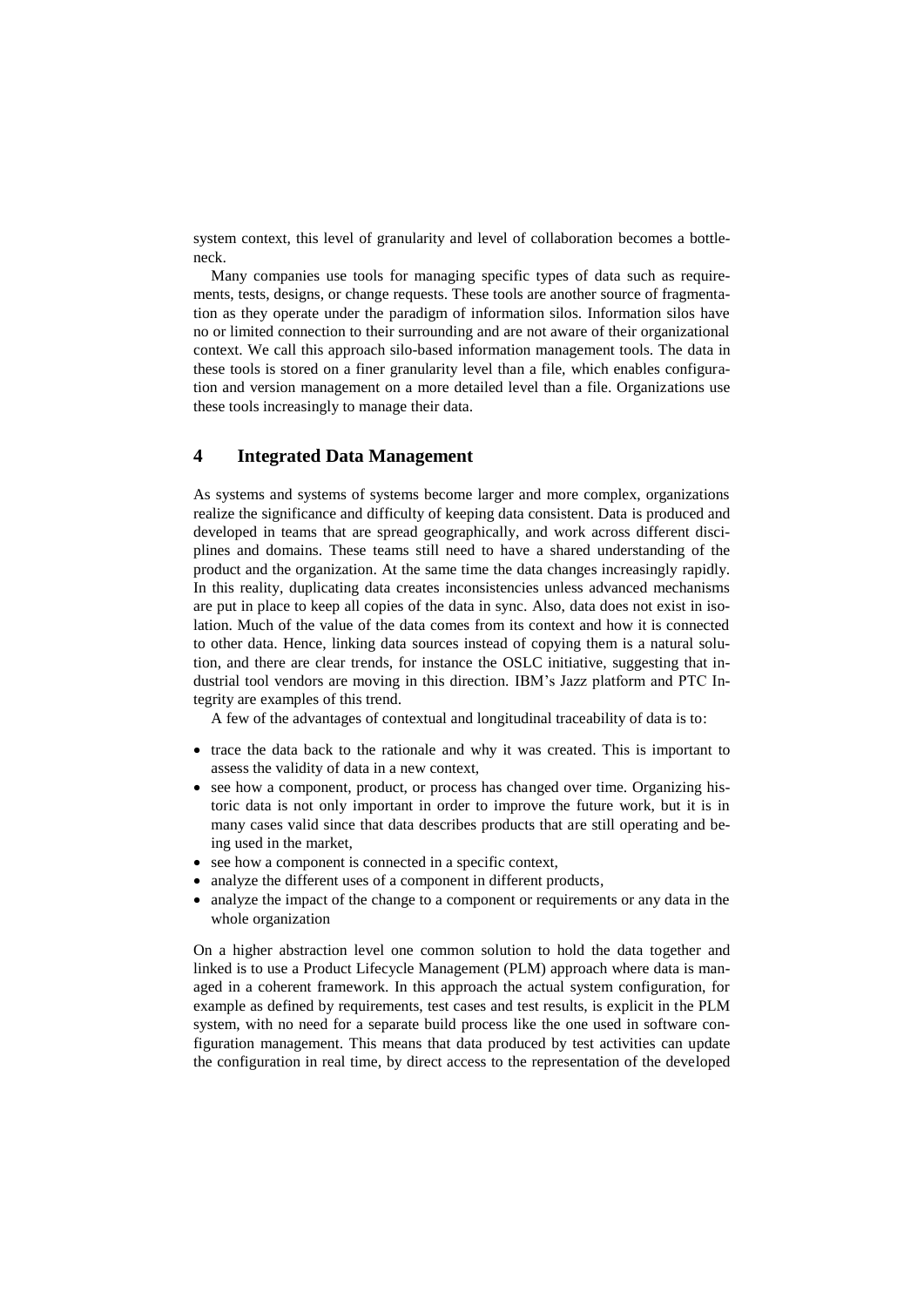system in the PLM system. This kind of real-time access and collaboration is not limited to human intellectual interaction, but can also be used for automated processes like regression tests. PLM systems typically do not manage development data such as software development data and test automation for complex embedded systems today.

As the complexity of systems increases, the industry has no choice but to improve their handling of low level data and also improve the handling of high level Systems Engineering data in their PLM systems. In this reality, challenges arise to connect these two worlds into a holistic data management ecosystem that works on an industrial level; solutions that not only can describe an organization, its information, and how the information is connected in one project or one product, but also over time.

### **4.1 Tool Interoperability & Data exchange**

Intra-organizational communication across different groups, domains, and disciplines is a major challenge for many organizations. While fragmented data management strategies have tried to address this challenge, they often give rise to new types of complexity in form of consistency problems and major rework instead of reuse, by dividing the data into silos; no matter if the silo is a file or a database.

Inter-organizational communication such as supplier management and customer management is another important aspect of most development and manufacturing processes. The medium for this communication is often files. In this reality, data management tools pack the relevant data into collections of files such as requirements or test specifications. These files are sent to the supplier and are either processed in their existing form or unpacked into receiving tools on the supplier side. Depending on the tools involved and the nature of the data, these supplier interaction files have different levels of formalism. Packing and unpacking data creates challenges to keep the data correct and consistent during round-trips.

An alternative to packing data to files and unpacking on the receiver's side is that customers and suppliers use the same tool or use tools that use the same formalism for their data (for example  $EAST-ADL<sup>7</sup>$  or AUTOSAR) or even tools with formalisms that are transformable to each other. In this case the data can theoretically be exchanged with finer granularity than file. However, even this approach results in inconsistency in the data, as the root problem is duplication of data on a storage level and not the format or type of data. Duplication of data cuts the relationship between the data and the context that gives rise to it and the context in which it was created. The disconnection limits the ability to keep the data consistent and coherent and it makes the data unanalyzable for any foreseeable future until big data analysis methods become advanced enough.

One of the characteristics of complex systems, like embedded systems, is the multitude of aspects that need concern during development. The classical (minimal) Product Data management (PDM) approach is to manage the main product structure of the system, where detailed data is kept as proprietary, black box representations for each block in the structure. This solution is established and functioning for CAD data

 $\overline{a}$ 

<sup>7</sup> http://www.east-adl.info/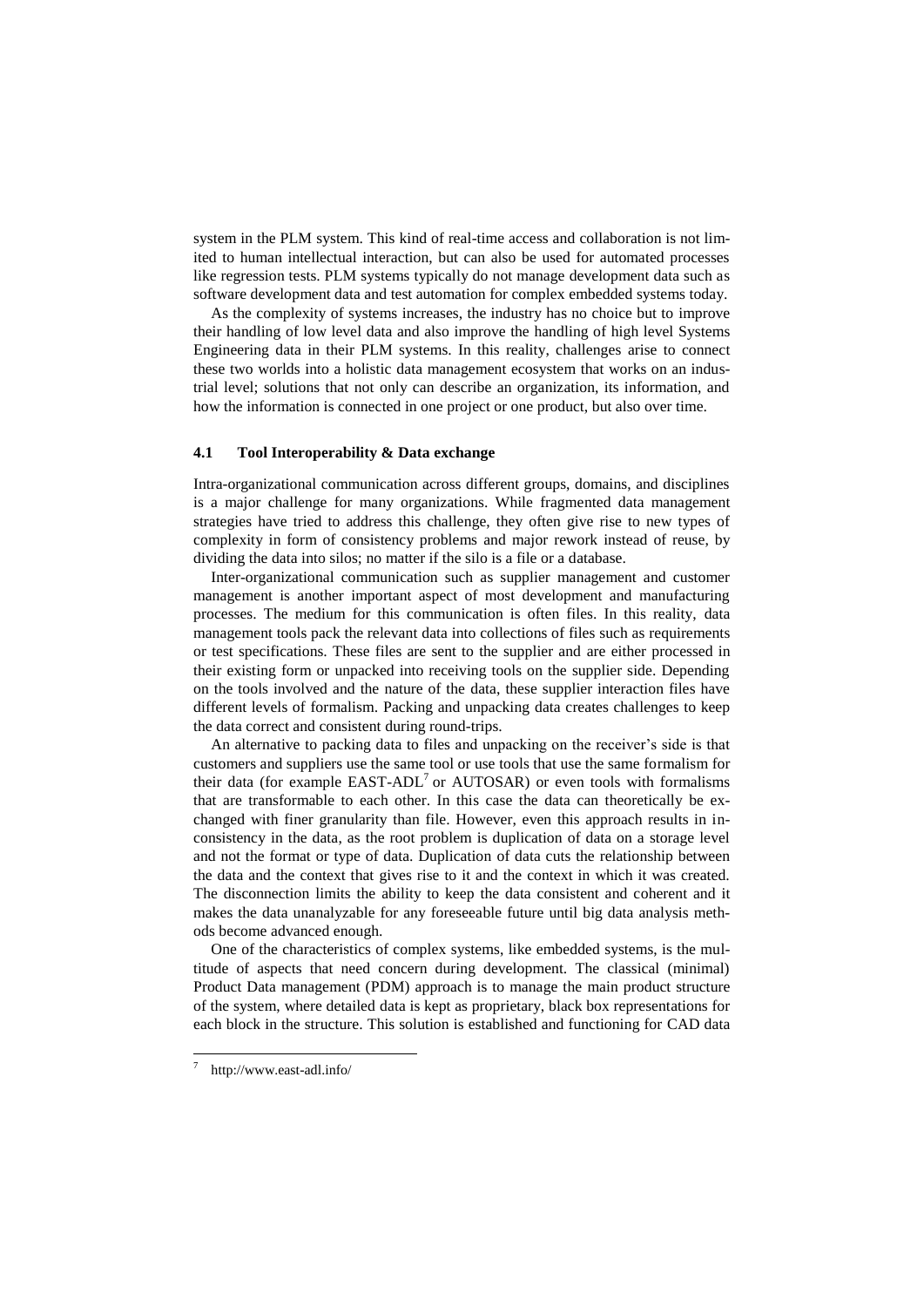of mechanical systems. While, for complex multi-disciplinary systems the product or module structure is one of the least important structure to be managed. Other more or equally important structures or viewpoints are, to mention a few:

- Connectivity interfaces between components defining responsibilities between them
- Interaction how the component interact through the interfaces in order to achieve desired functional properties.
- Allocation how functionality or responsibility is allocated to the physical structure
- Dependability how the system components and requirements fulfill the safety goals of the system
- Requirements how the properties of the system components and derived requirements fulfill product requirements
- Test and verification the implementation status of the system as proven by test

To enable interoperability of tools involved in the development process all the above structures must be open. Open means that they must be visible and accessible. Moreover their semantics must be defined. One efficient approach to achieve this is to share a common meta model, accepted by the product domain. The level of required interoperability, from the needed viewpoints (listed above), defines the level of granularity of this openness, and a coherent domain specific definition of this openness for embedded (automotive) systems has been defined in the EAST-ADL meta model. The common formalism is also the cornerstone of the OSLC architecture.

## **4.2 Challenges in connecting tools and silos**

As already discussed, linking distributed data in a way that is useful in an industrial context is a major challenge. Service-oriented architectures such as OSLC provide a possible first step of integration. In this step, loose links between two silos are created. The source tool (Consumer) can retrieve specific data from an OSLC service connected to a target tool (Provider) by providing the address to the desired data. This link can then be stored on the consumer side to establish a standing relationship with the provider.

**Shallow links and deeper contexts.** These links can only be used for navigation. For instance, while it is useful to see what requirement a test comes from, it is not possible to see the connection between a requirement and design or implementation items while standing in a test tool. In other words, a limitation with these links between silos is that an item can only be aware of the links it directly owns and therefore the depth of the visible links from the perspective of each item and tool is one (connecting only two silos at a time). These links per se can therefore not be used to generate reports or analysis on deeper contexts or structures.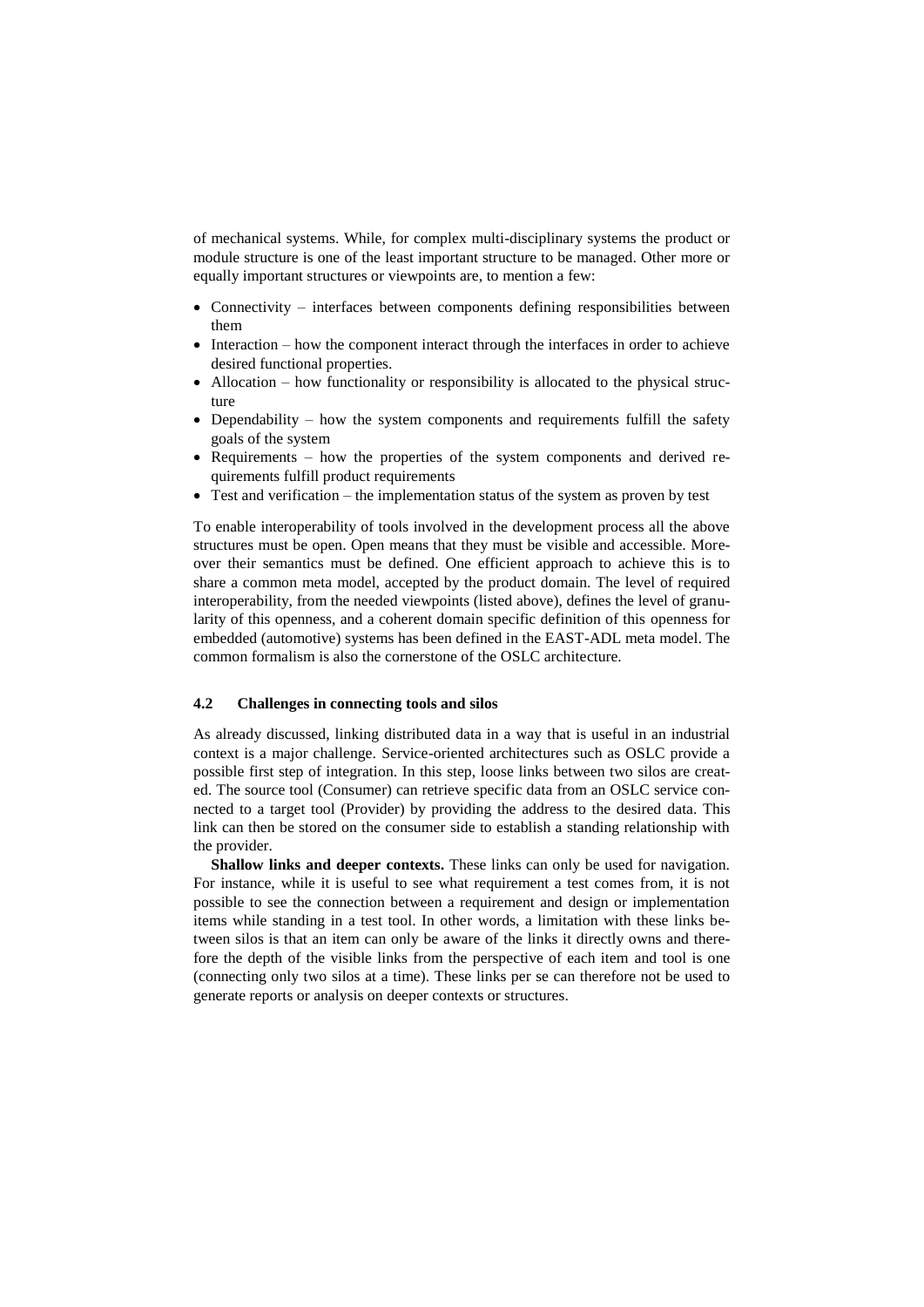**Consistency and up-to-date data.** In a distributed linking architecture, links are directed. Information about the target item and about the link are stored in the consumer tool. In this situation if the target item is deleted the link will be invalid.

Furthermore, there are no standard versioning concepts across tools. Many tools lack any versioning and configuration concepts at all. The rest of the tools handle these concepts in a heterogeneous way. For example, if there is a new version available of the target item, the consumer should be notified of the change.

Following the same train of thought it is clear that while the concept of weak links to connect fragmented data is useful from a user's perspective and enables the user to navigate quicker between two tools, there are many challenges to keep the links consistent between two silos. If this aspect is not considered creating and maintaining OSLC-like links can be a costly and inefficient concept in an industrial setting. Links to growing and live data need frequent updating either by use of bidirectional links with a notification mechanism or by a centralized data hub that keeps track of all links between silos.

**Semantics and specifications.** As mentioned earlier, predefined semantics and meta models is one solution to agree upon exchange and linking formats. However, in practice we see the difficulty to agree upon these semantics. Different organizations have different products and different processes, which leads to the need for different semantics even inside the same domain. AUTOSAR is a good example of this phenomenon. Although AUTOSAR is a widely spread standard, different organizations have different versions and interpretations of AUTOSAR. Organizations want the flexibility to decide their own processes and formalisms. Meanwhile, too much flexibility makes the tool integration difficult if not impossible.

SystemWeaver has a programmable meta model, which enables us to extend and integrate specific meta models in a single platform, rather than integrating different tools. Historically, we have built the interoperability in SystemWeaver, for tool and process integration, by defining a meta model to be used within SystemWeaver.

By the use of industrially accepted meta models e.g. EAST-ADL and means of technical integration as offered by OSCL this level of integration can be achieved also between different tools. Note that provisions for technical integration are not enough since there must be a shared definition of the semantics of the shared data.

## **5 Discussion and Conclusion**

A common way to solve a big problem is through the reductionist approach of breaking the problem down into smaller problems and dealing with them in isolation. Engineers define responsibilities and interfaces of a system early in the project on a high level in systems engineering. Early definition of interfaces requires simple and manageable interactions between subsystems. This leads to a development process with less need for integration of development data. Also, often we see that a problem is never really recognized as a problem until there is first a solution available. We think there is increasing awareness of the problems associated with fragmentation as dis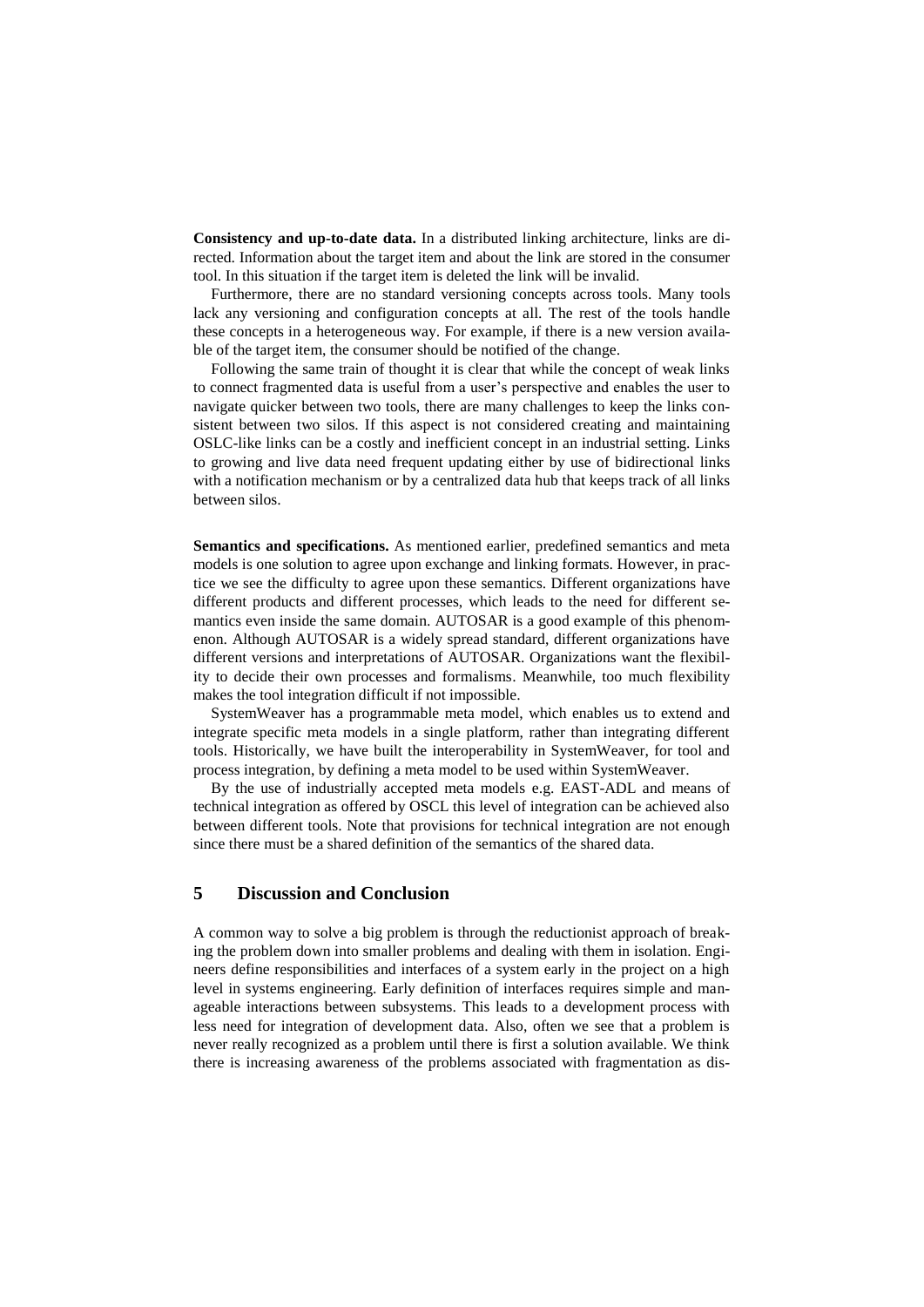cussed in the paper. A main driver for this awareness is the need for more cost efficient systems with higher performance, systems that require a higher degree of integration, and optimization of system properties.

In this paper we discussed four main approaches to data management. These four approaches are presented in **[Fig. 1](#page-8-0)**. The file based and information silos that lead to fragmented data are the most commonly used data management paradigms.

<span id="page-8-0"></span>

**Fig. 1.** Four approaches to data management

As discussed, there are initiatives and a sense of urgency in the tool provider community to go beyond fragmented data. This need and urgency is a strong pull from the customers since the cost and complexity of fragmenting data is becoming clearer as systems become more complex. One approach to remove the fragmentation is to store and link all the data in one tool and platform and another is to create an ecosystem where different tools can coexist and cooperate, similar to the development in the smart phone app industry. Although the latter alternative seems more feasible and desirable, an open and distributed approach to tool integration is a large endeavor that requires many years of research and development. Two research questions that need to be answered are:

 How to create data links across tools to be able to traverse them in order to generate specifications and reports, export structured data to other tools, perform differ